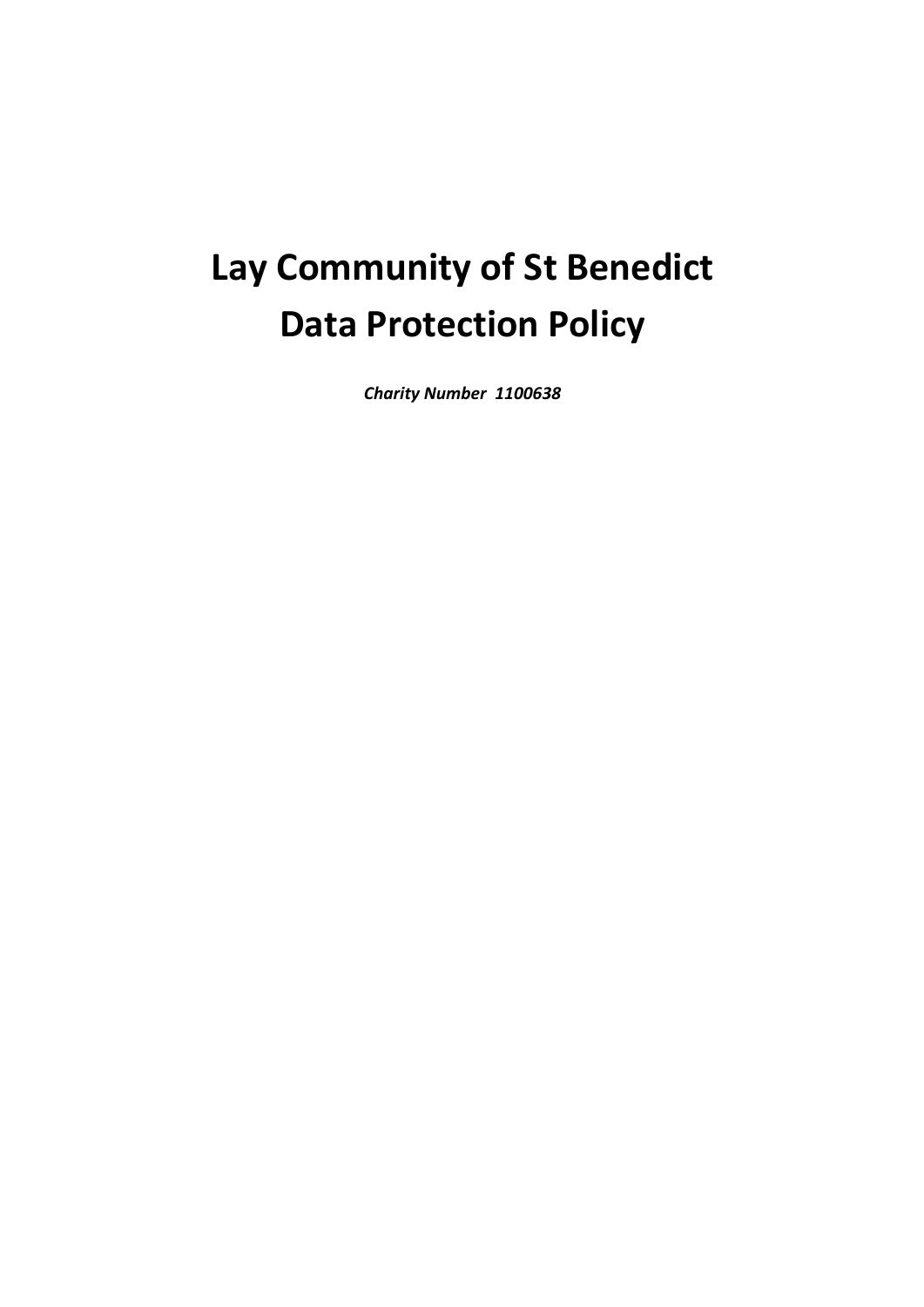#### **CONTENTS**

- **1. Overview**
- **2. Data Protection Principles**
- **3. Personal Data**
- **4. Special Category Data**
- **5. Processing**
- **6. How personal data should be processed**
- **7. Consent**
- **8. Security**
- **9. Sharing personal data**
- **10. Data security breaches**
- **11. Subject access requests**
- **12. Data subject rights**
- **13. Contracts**
- **14. Review**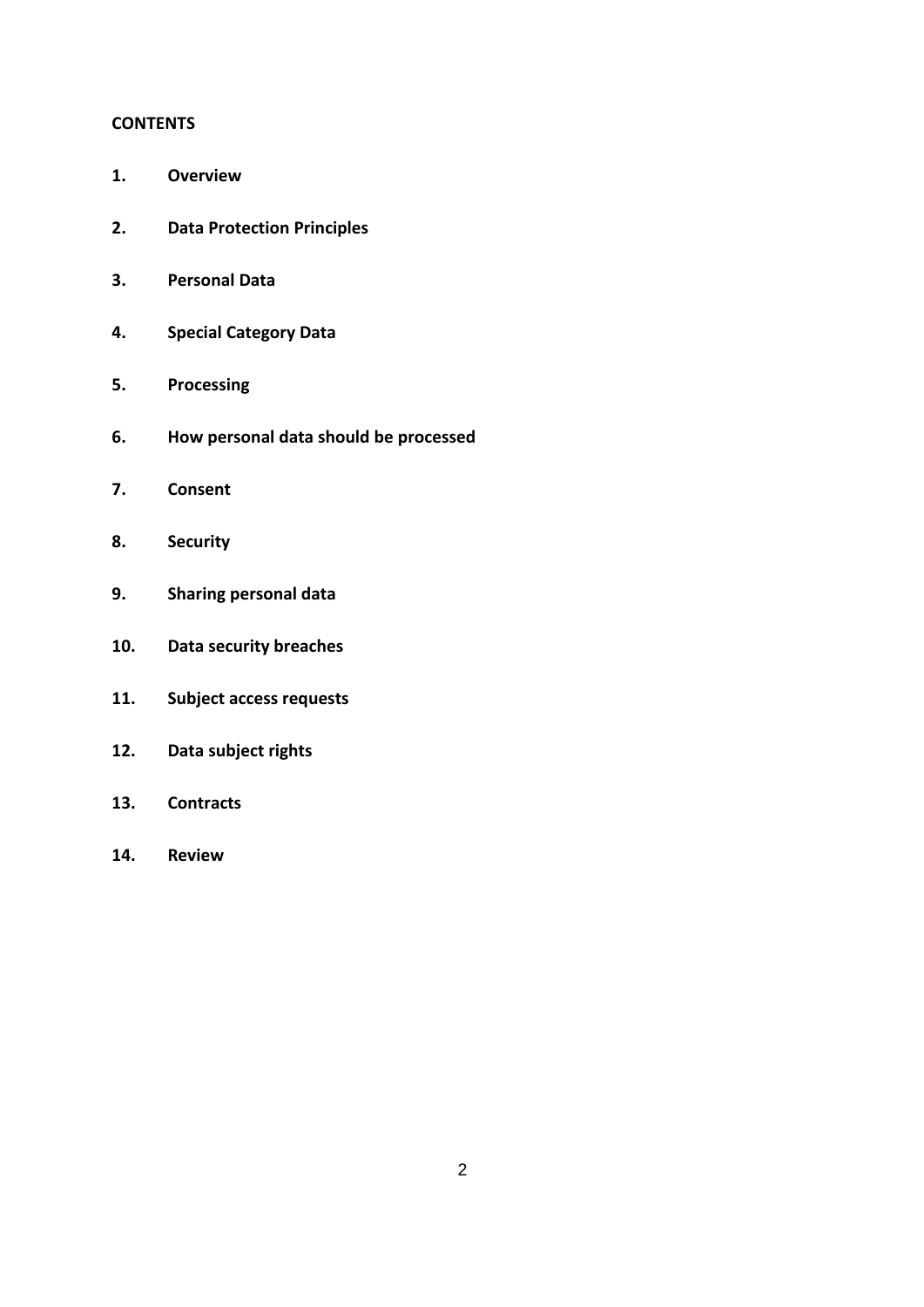## **Data Protection Policy To be read in conjunction the following LCSB policies**

# **Social Media Use Safeguarding Serious Situations and Sanctions**

#### **1 Overview**

- 1.1 The Lay Community of St Benedict (LCSB) takes the security and privacy of personal information seriously. The LCSB recognises that its communications are now branching out across several social media platforms (particularly via Zoom). Users need to have regard for Data Protection regulation and ensure that great care is taken at all times, and all media, especially where personal information is disclosed. As part of our activities we need to gather and use personal information about a variety of people including members, former members, employees, office-holders and generally people who are in contact with us. The Data Protection Act 2018 (the "2018 Act") and "UK GDPR" regulate the way in which personal information about living individuals is collected, processed, stored or transferred. Any data protection breach must be brought to the attention of the Data Protection Officer immediately. (See para 10).
- 1.2 This policy explains the provisions that we will adhere to when any personal data belonging to or provided by data subjects, is collected, shared, processed, stored or transferred on behalf of the LCSB. We expect everyone processing personal data on behalf of the LCSB (see paragraph 5 for a definition of "processing") to comply with this policy in all respects.
- 1.3 The LCSB has a Data Protection Notice which is published on the LCSB website and within the LCSB Address Book. See annex 1.
- 1.4 It is intended that this policy is fully compliant with the 2018 Act and the UK GDPR. If any conflict arises between those laws and this policy, the LCSB intends to comply with the 2018 Act and the UK GDPR.
- 1.5 Any deliberate or negligent breach of this policy by an employee of the LCSB may result in disciplinary action being taken in accordance with our disciplinary procedure. It is a criminal offence to conceal or destroy personal data which is part of a subject access request (see Paragraph 12 below) and such conduct by an employee would amount to gross misconduct which could result in dismissal. In the event of a Member making a deliberate or negligent breach of this policy, procedures may be brought through the LCSB's 'Serious Situations and Sanctions' policy.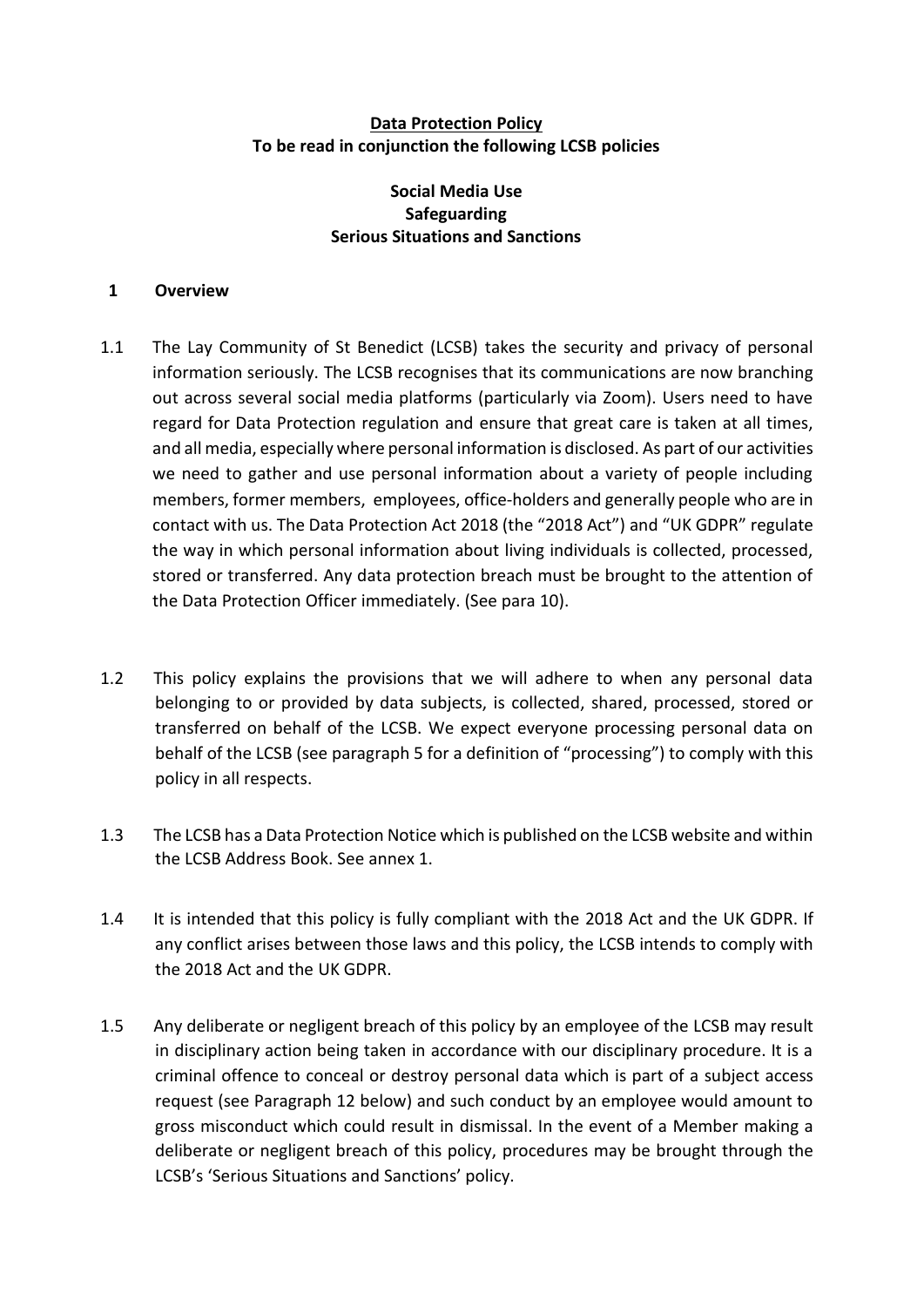1.6 In order to manage data protection compliance within the LCSB, the LCSB as a charity is recognised as the 'controller'. As a data controller, the LCSB has been registered in the register maintained by the Information Commissioner's Office (ICO) under the Data Protection Act 2018.

 Controllers can delegate the processing of personal data to data processors, but the responsibility for keeping it safe will still rest with the controller. In order to manage date within the LCSB, the LCSB employs a Date Protection Officer and recognises selected Members as 'authorised processors'. The authorised processors are:

- Digital Evangelist
- Outreach Team Leaders
- Web communications Team Leader
- Leader of the LCSB
- Treasurer
- Finance and Bookings Secretary
- Authorised users of the LCSB CAF bank account
- Finance Team (when finance appeals are made from time to time)

"You're a processor if you're only acting on behalf of the instructions of a controller – if a business has hired you to process their mail, for example. As a processor, you wouldn't be doing anything with the data if the controller hadn't asked you to. It's not up to you to decide what should happen to it, which means you're only processing the information and not controlling it. However, you do have responsibilities to protect the personal data that you've been trusted with and to use it appropriately in-line with your contract with the controller." ICO

## **2 Data Protection Principles**

- 2.1 Personal data will be processed in accordance with the seven '**Data Protection Principles**.' It must:
	- be processed fairly, lawfully and transparently; using personal data in a way that complies with the law, and in a way that our members, staff and other users expect and have been told about.
	- be collected and processed only for specified, explicit and legitimate purposes; only use personal data for the reasons we have collected it, and not for something extra or unrelated.
	- be adequate, relevant and limited to what is necessary for the purposes for which it is processed; limiting the amount of personal data we collect to what we need.
	- be accurate and kept up to date. Any inaccurate data must be deleted or rectified without delay;
	- Storage limitation personal data should not be kept for longer than is necessary for the purposes for which it is processed; when it is no longer needed, it should be securely destroyed or deleted.
	- be processed securely. Personal data needs to be kept securely. We will make sure that the details of staff, members and those who use our services is protected.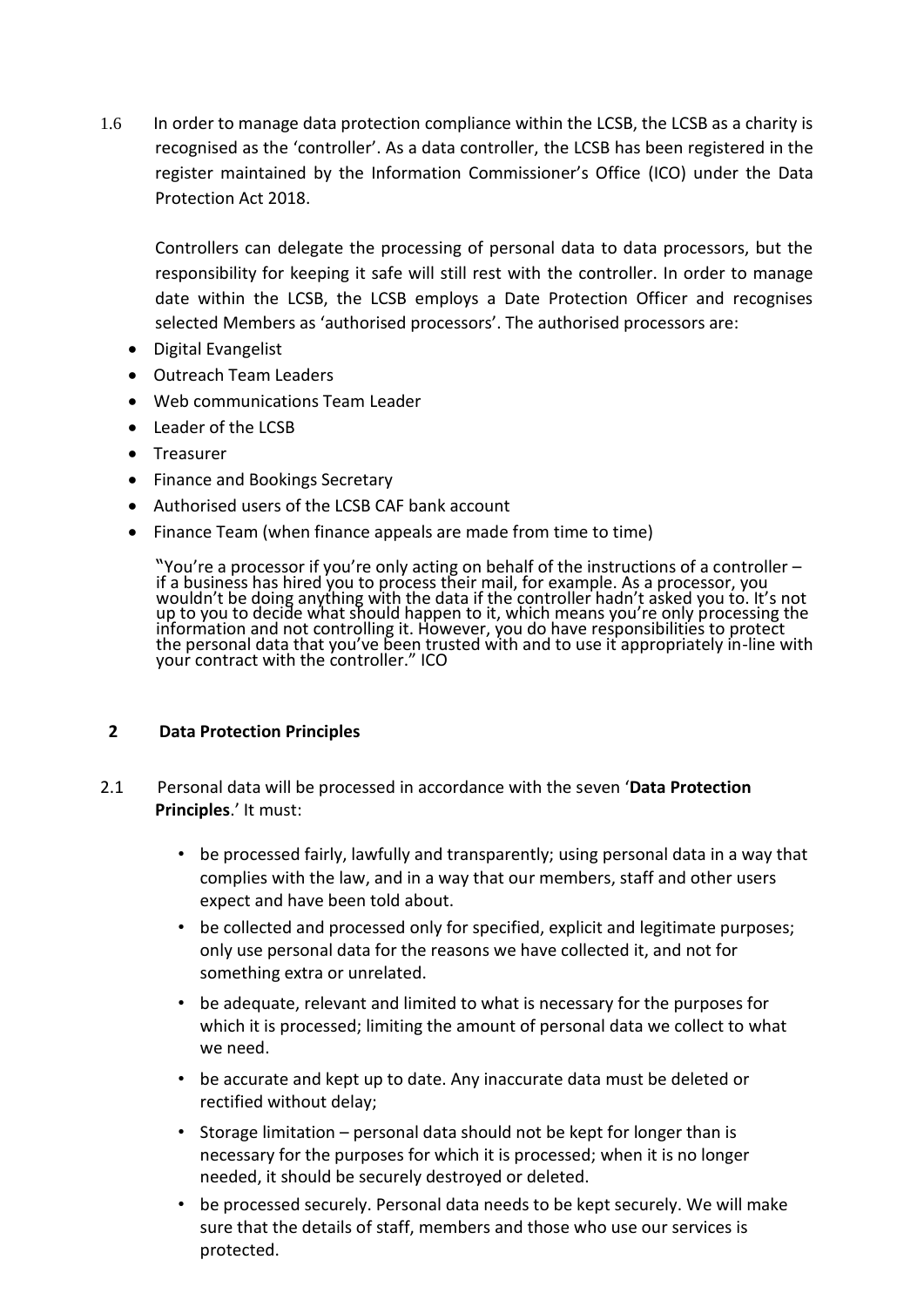• Accountability: taking responsibility, having appropriate measures in place and keeping records to demonstrate how we achieve data protection compliance.

We are accountable for these principles and must be able to demonstrate compliance.

## **3 Definition of personal data**

- 3.1 **"Personal data"** means information which relates to a living person (a "data subject") who can be identified from that data on its own, or when taken together with other information which is likely to come into the possession of the data controller. It includes any expression of opinion about the person and an indication of the intentions of the data controller or others, in respect of that person. It does not include anonymised data.
- 3.2 This policy applies to all personal data whether it is stored electronically, on paper or on other material or social media platform.

## **4 Definition of special category personal data**

- 4.1 '**Special category personal data**' is personal data revealing racial or ethnic origin, political opinions, religious or philosophical beliefs, trade union membership; genetic or biometric data; data concerning physical or mental health; or data concerning a person's sex life and sexual orientation. Special category data is personal data that needs more protection because it is sensitive. In addition, the LCSB will hold financial records and information regarding LCSB personnel and would regard this as 'sensitive' and treated as such. Pastoral information held by the LCSB will also be treated as 'sensitive' by the LCSB.
- 4.2 A significant amount of personal data held by the LCSB will be classed as special category . personal data, either specifically or by implication, as it could be indicative of a person's . religious beliefs.

## **5 Definition of processing**

5.1 **'Processing'** means any operation which is performed on personal data, such as collection, sharing, recording, organisation, structuring or storage; adaption or alteration; retrieval, consultation or use; disclosure by transmission, dissemination or otherwise making available; and restriction, destruction or erasure.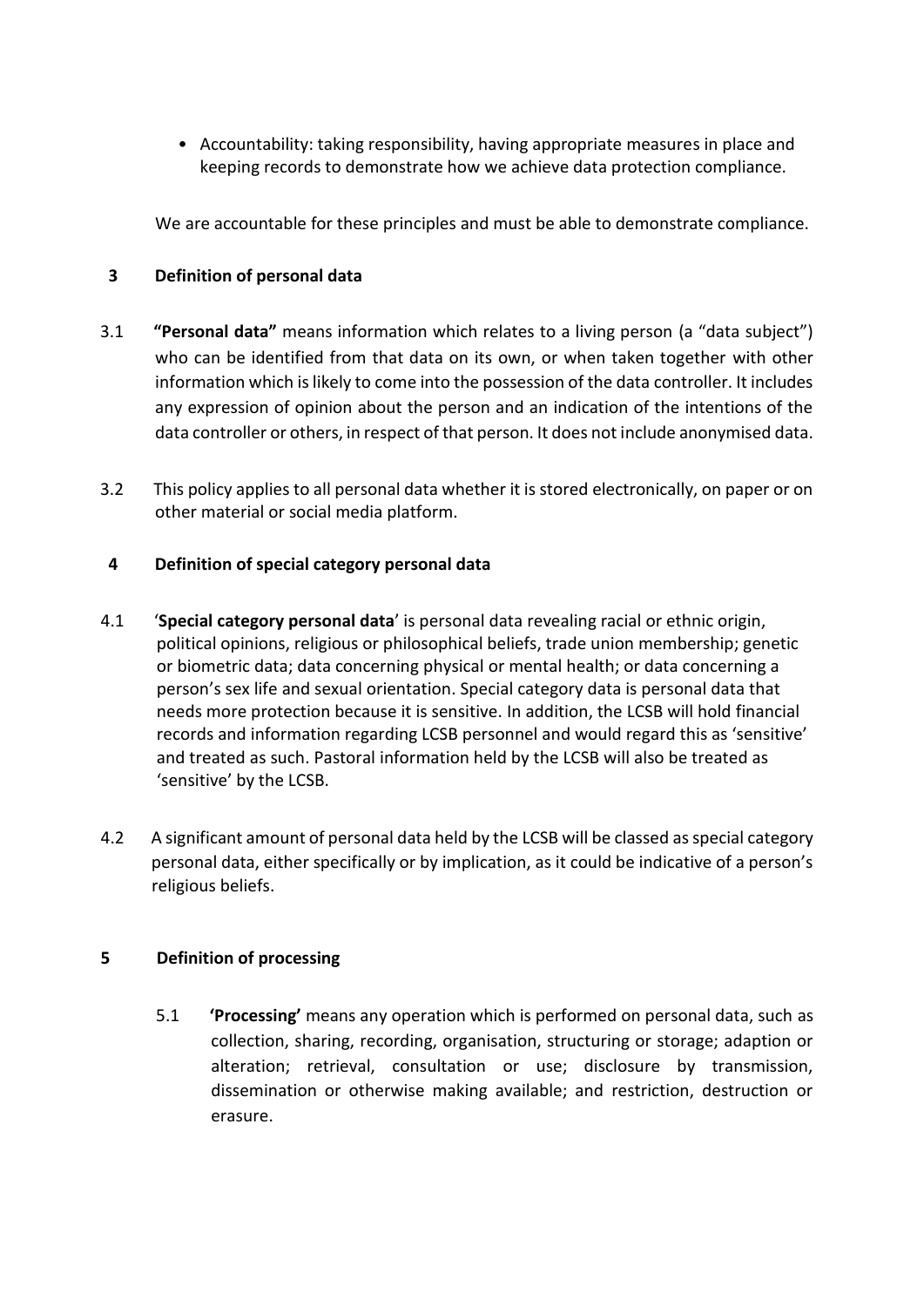## **6 How personal data should be processed**

- 6.1 Everyone who processes data on behalf of the LCSB has responsibility for ensuring that the data they collect and store is handled appropriately, in line with this policy.
- 3 6.2 Personal data should only be accessed by those who need it for the work they do for or on behalf of the LCSB. Data should be used only for the specified lawful purpose for which it was obtained. Data processors will be responsible for periodically ensuring that access to the data they hold will be held and shared only with other authorised persons. Data processors will also be responsible for bringing this policy to the attention of volunteers with whom they share data.
- 6.3 The legal bases for processing personal data (other than special category data, which is referred to in Paragraph 7 below) are that the processing is necessary for the purposes of the LCSB'slegitimate interests; or that (so far as relating to any staff whom the LCSB employs) it is necessary to exercise the rights and obligations of the LCSB under employment law; or that (in relation to the processing of personal data relating to criminal convictions and offences or related security measures in a safeguarding context) the processing meets a condition in Part 1, 2 or 3 of Schedule 1 of the Data Protection Act 2018.
- 6.4 Personal data held in all ordered manual and electronic files and databases should be kept up to date. It should be shredded or disposed of securely when it is no longer needed. Unnecessary copies of personal data should not be made.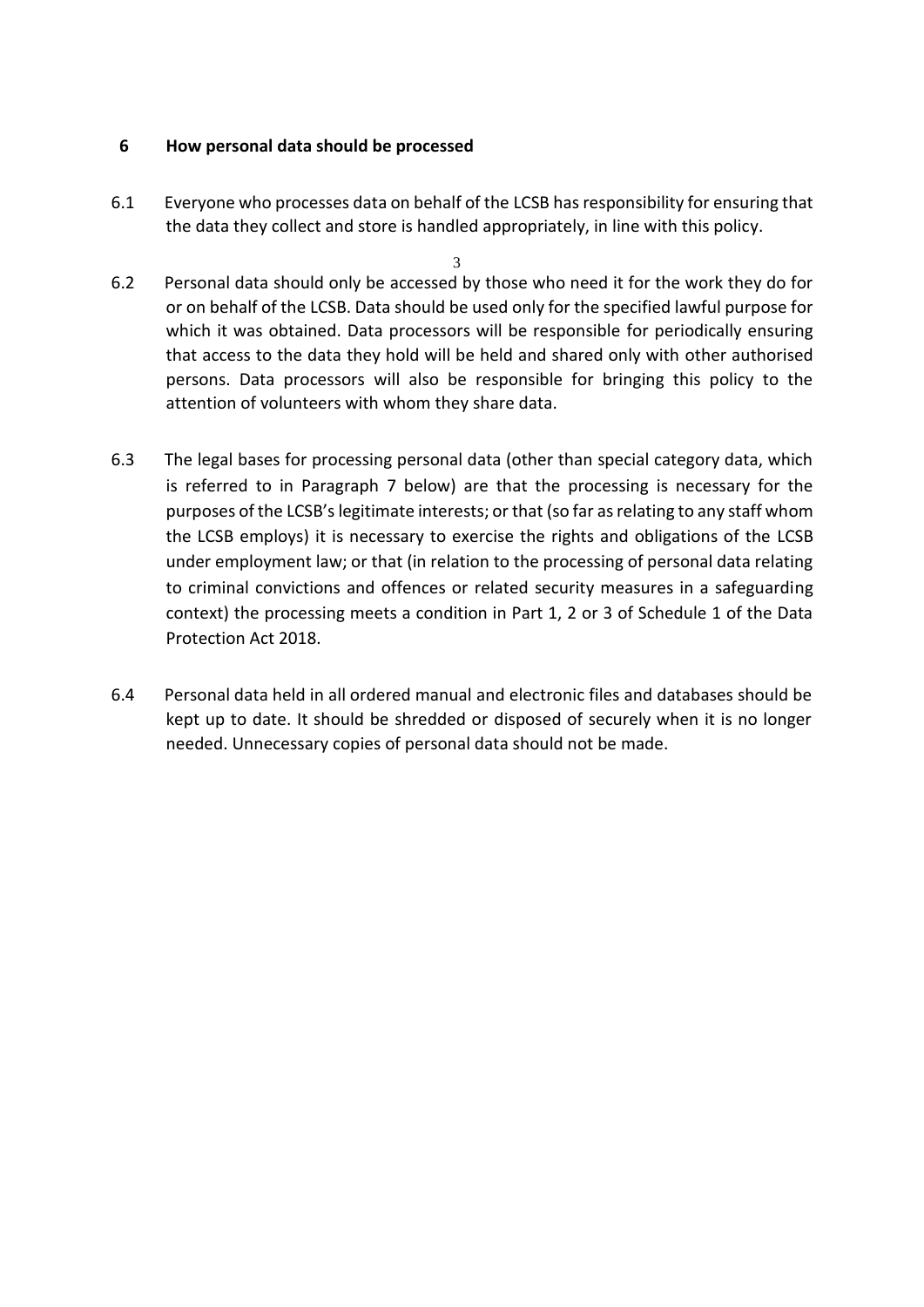# **7 When is consent needed for the processing of personal data?**

- 7.1 A significant amount of personal data held by the LCSB will be classed as special category personal data, as it could be indicative of someone's religious beliefs.
- 7.2 Processing of such special category data is prohibited under the UK GDPR unless one of the listed exemptions applies. Three of these exemptions are especially relevant (although others may also apply):
	- the individual has given **explicit consent** to the processing of the personal data for one or more specified purposes; OR
	- processing is carried out in the course of its legitimate activities with appropriate safeguards by a foundation, association or any other not-for-profit body with a political, philosophical, religious or trade union aim and on condition that the processing relates solely to the members or to former members of the body or to persons who have regular contact with it in connection with its purposes and that the personal data is not disclosed outside that body without the consent of the data subjects; OR
	- processing is necessary for reasons of substantial public interest, and in particular for the purpose of (a) protecting an individual from neglect or physical, mental or emotional harm; or (b) protecting the physical, mental or emotional well-being of an individual, where that individual is either aged under 18 or is aged 18 or over and is "at risk" (has needs for care and support, experiencing or at risk of neglect or any type of harm, and unable to protect themselves).
- 7.3 Most of the processing carried out by the LCSB will fall within the latter two exemptions, and will be carried out by the LCSB with appropriate safeguards to keep information safe and secure. This information will not be disclosed outside the LCSB without consent. Such processing will not require the explicit consent of the data subject.
- 7.4 Where personal data is to be shared with a third party, the LCSB will only do so with the explicit consent of the data subject. For example, personal data will only be included in a directory for circulation or included on a website where consent has been obtained.
- 7.5 If consent is required to process the information this should be recorded. If consent is given orally rather than in writing, this fact should be recorded in writing.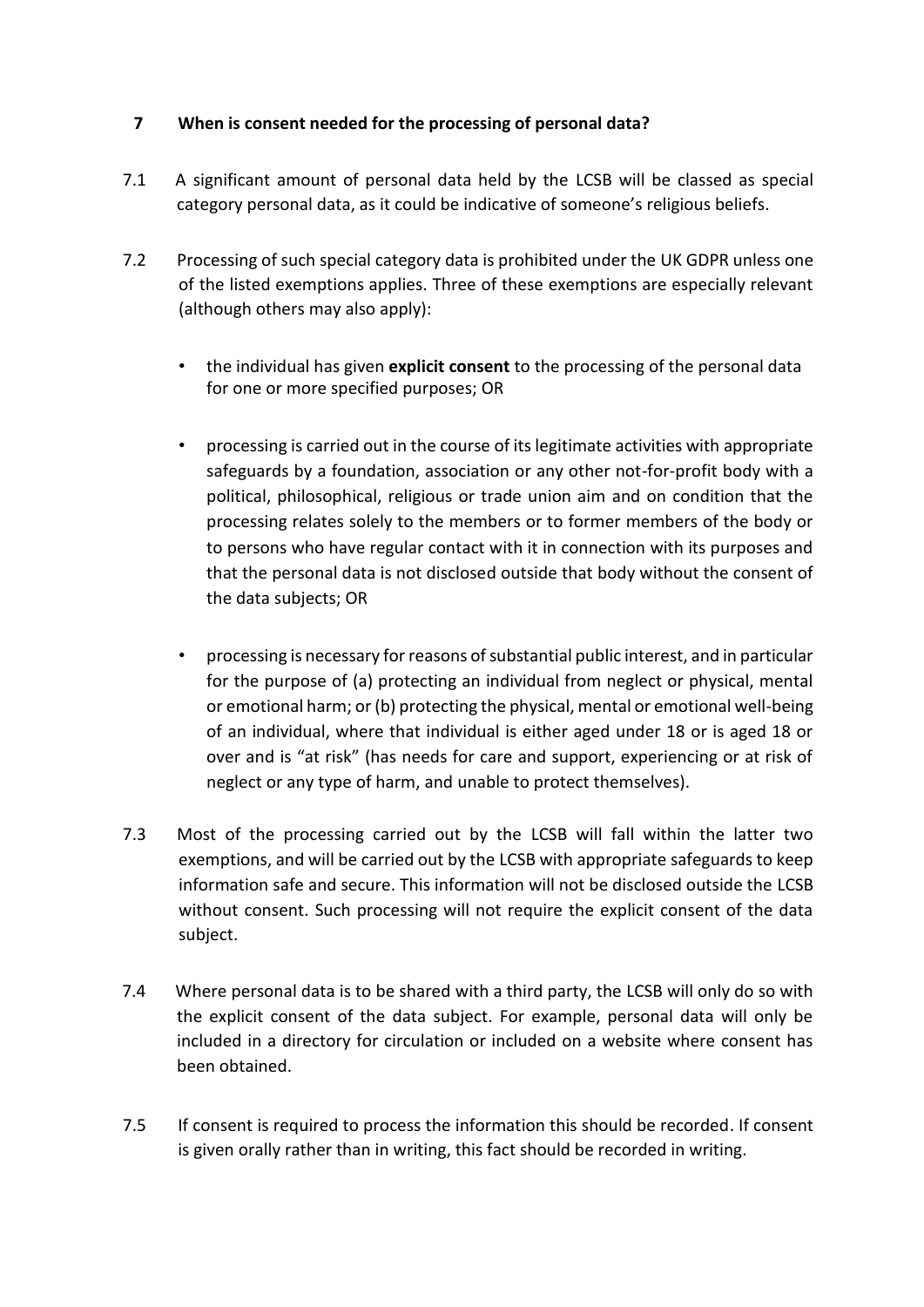## **8 Keeping personal data secure**

- 8.1 Personal data should not be shared with those who are not authorised to receive it. Care should be taken when dealing with any request for personal information over the telephone, social media or otherwise. Identity checks should be carried out if giving out information to ensure that the person requesting the information is either the individual concerned or someone properly authorised to act on their behalf.
- 8.2 Hard copy personal information should be stored securely (in lockable storage, where appropriate) and not visible when not in use. Filing cabinets and drawers and/or office doors should be locked when not in use. Keys should not be left in the lock of the filing cabinets/lockable storage.
- 8.3 Passwords should be kept secure, should be strong, changed regularly and not written down or shared with others.
- 8.4 Emails containing personal information should not be sent to or received at a work email addresses (other than LCSB work email addresses) as this might be accessed by third parties.
- 8.5 The 'bcc' rather than the 'cc' or 'to' fields should be used when emailing a large number of people, unless everyone has agreed for their details to be shared amongst the group.
- 8.6 If personal devices have an LCSB account linked to them these should not be accessed . on a shared device for which someone else has the pin code.
- 8.7 Personal data should be encrypted or password-protected before being transferred electronically.
- 8.8 Personal data should never be transferred **internationally** except in compliance with the law.

## **9. Sharing personal data**

9.1 We will only share someone's personal data where we have a legal basis to do so, including for our legitimate interests within the LCSB (for example LCSB events held with other organisations). This may require information relating to criminal proceedings or offences or allegations of offences to be processed for the protection of children or adults who may be at risk and to be shared with Safeguarding Services or with statutory agencies.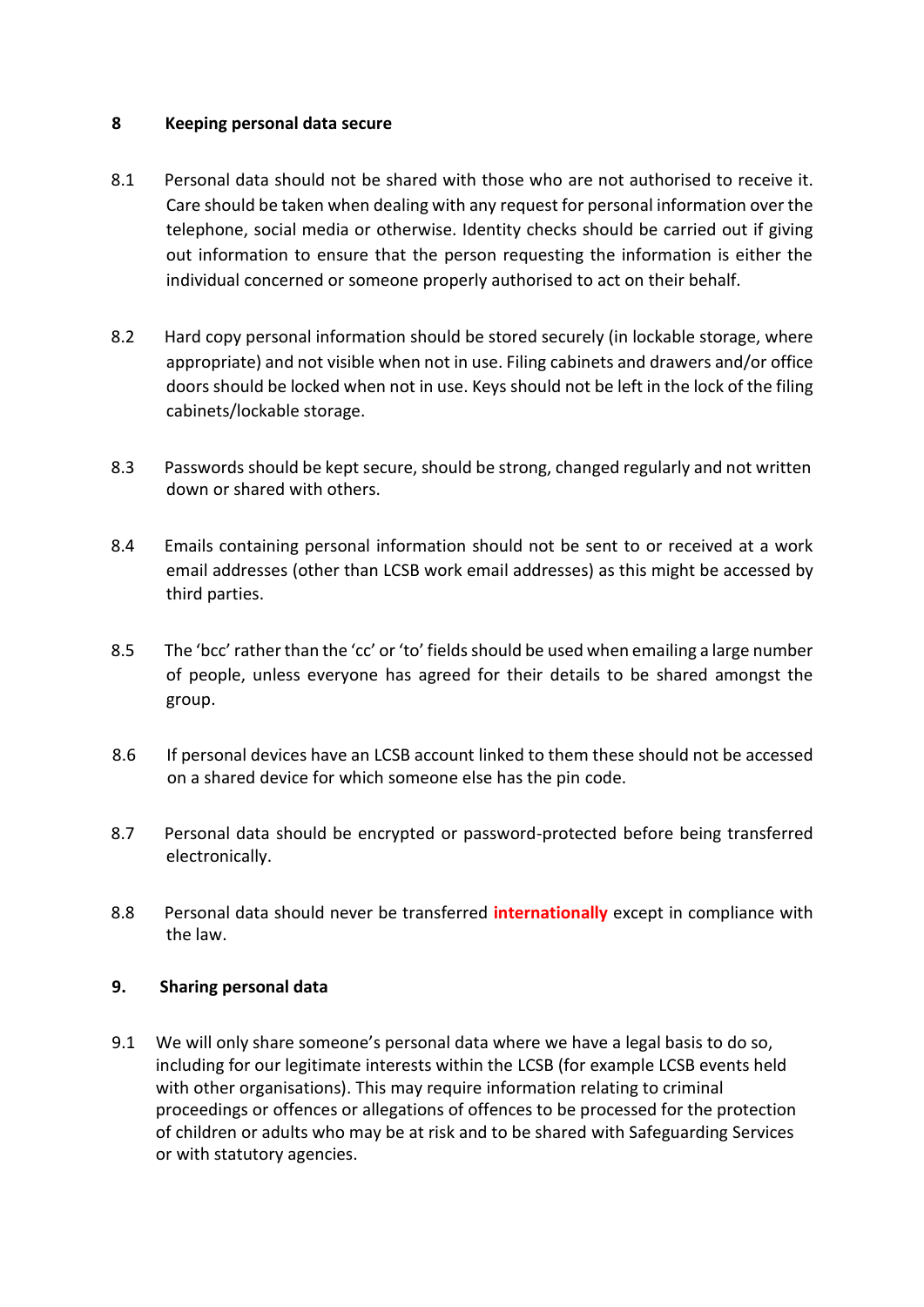## **10. How to deal with data security breaches**

- 10.1 Should a data security breach occur, notification must be sent to the LCSB Data Protection Officer, Chair of Trustees and Leader of the community. If the breach is likely to result in a risk to the rights and freedoms of individuals, then the Information Commissioner's Office must be notified within 72 hours of the breach occurring. In the event of any data protection breach, consideration must be given by the Data Protection Officer, Chair of Trustees and Leader to notify the LCSB insurer within one week of the data protection breach.
- 10.2 Breaches will be handled by the Data Protection Officer.

## **11. Subject access requests**

- 11.1 Data subjects can make a subject access request to find out what information is held about them. This request must be made in writing. Any such request received by the LCSB should be forwarded immediately to the LCSB Data Protection Officer who will coordinate a response within the necessary time limit (30 days).
- 11.2 It is a criminal offence to conceal or destroy personal data which is part of a subject access request.

#### **12. Data subject rights**

- 12.1 Data subjects have certain other rights under the UK GDPR. This includes the right to know what personal data the LCSB processes, how it does so and what is the legal basis for doing so.
- 12.2 Data subjects also have the right to request that the LCSB corrects any inaccuracies in their personal data, and erase their personal data where we are not entitled by law to process it or it is no longer necessary to process it for the purpose for which it was collected. Data should be erased when an individual revokes their consent (and consent is the basis for processing); when the purpose for which the data was collected is complete; or when compelled by law.
- 12.3 All requests to have personal data corrected or erased should be passed to the LCSB's Data Protection Officer who will be responsible for responding to them in liaison with the Trustees.